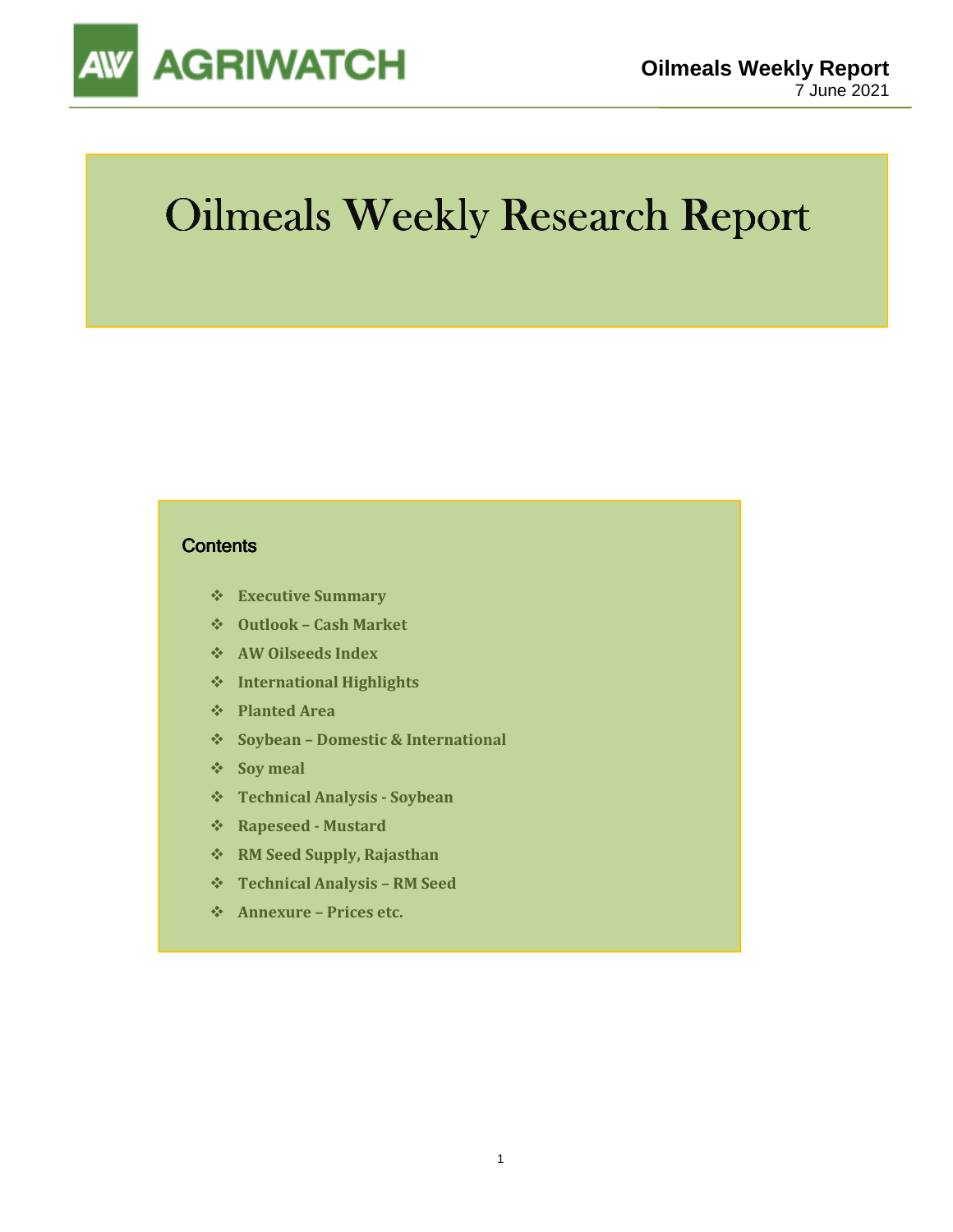### Executive Summary

Soybean and soymeal fell, as expected, after rise in supplies after ease of lock down restrictions at various trading centers. Mandies are opned now, farmers were ready to release their holding stocks at the current market prices.

Also, the market was waiting for the fall as the prices were unnecessarily at the very higher levels for consumers and the processing was getting unviable day by day.

The soybean plant average delivery price at Nagpur is quoted lower at Rs. 7,006/qtl. Also, soymeal traded lower on weak domestic demand in this week.

However, the rapeseed-mustard and rapeseed oilcake increased on firm local demand. Firmness in mustard oil is supporting prices.

While, groundnut's market moved down on good supllies of new rabi crops. Farmers are releasing their stock to book the profit at the current level.However, expected less stocks in coming days will support price to rise.

The rapeseed-mustard average prices increased 0.74% and rapeseed oilcake rose by 0.32%, however soymeal declined by 0.95%.

We feel the soy and rapeseed-mustard complex to go up after ease of lockdown restrictions. Millers may actively process seeds for crushing to fulfil regular retailers demand. Also, soymeal and rapeseed meal demand may improve in international markets. On the hand, China may again come forward to buy a bulk order and can get support from domestic soymeal prices. We can see firmness in exports of oilmeals in May'21.

India's export of oilmeals for the month of April 2021 is reported at 303,458 metric tonnes compared to 102,150 metric tonnes in April 2020 i.e. up by +197%.

Bullish global soybean outlook will also support price to rise in the soy markets in medium-term. Besides, groundnut prices will feature range-bound movement with firm bias in coming days.Currently, heavy supplies after ease of lock down restrictions has pulled down prices. Expected firm trend in edible oil will also lend a support to rise seeds prices in medium-term.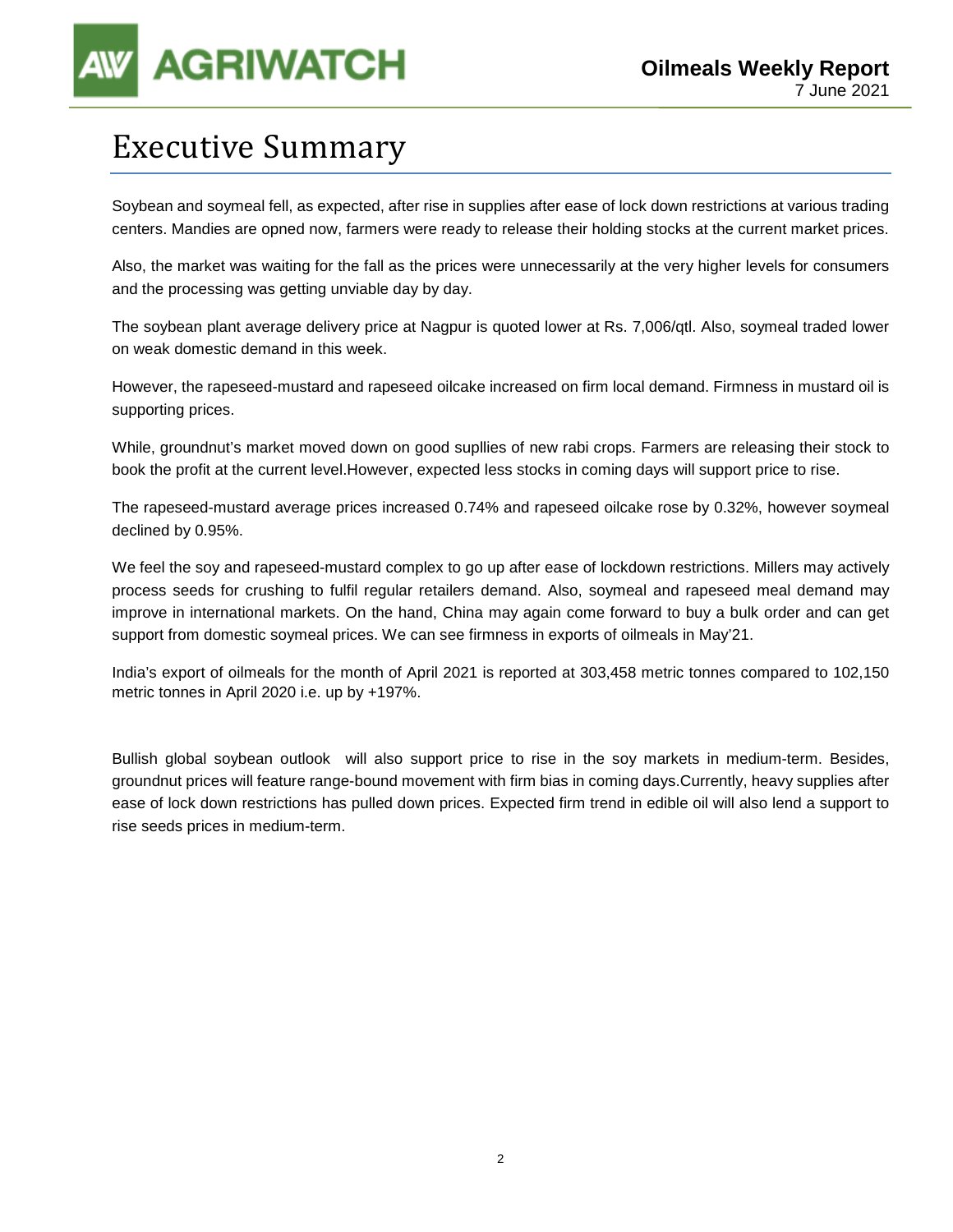

## Outlook – Cash Market

**Outlook - Soybean (Spot, Nagpur):** The soybean prices will feature range-bound movement with firm bias on rise in crushing demand for seed. Bullish sentiments in international soybean markets will also lend a support.The prices (Nagpur, Plant basis) are expected to feature range bound movement in the price band of 7,150 – 7,400 level.

**Outlook – Soy meal:** Soymeal prices are expected to rise on improved offtake from the poultry and feed manufacturers, also strong soymeal export sales and bullish sentiments in overseas markets will support prices.The soymeal exports continued to be strong since the commencement of marketing season. Soy meal, Indore is expected to be in the range of 60,000 – 62,500 MT levels during the week.

**Outlook - Rapeseed-Mustard (Spot, Jaipur basis)**: **)**: Rapeseed-mustard is expected to feature range-bound movement on firm-bias on good in demand at the higher prices. The seed prices are likely to witness the price levels between 7,250 –7,600/Qtl; levels during the week.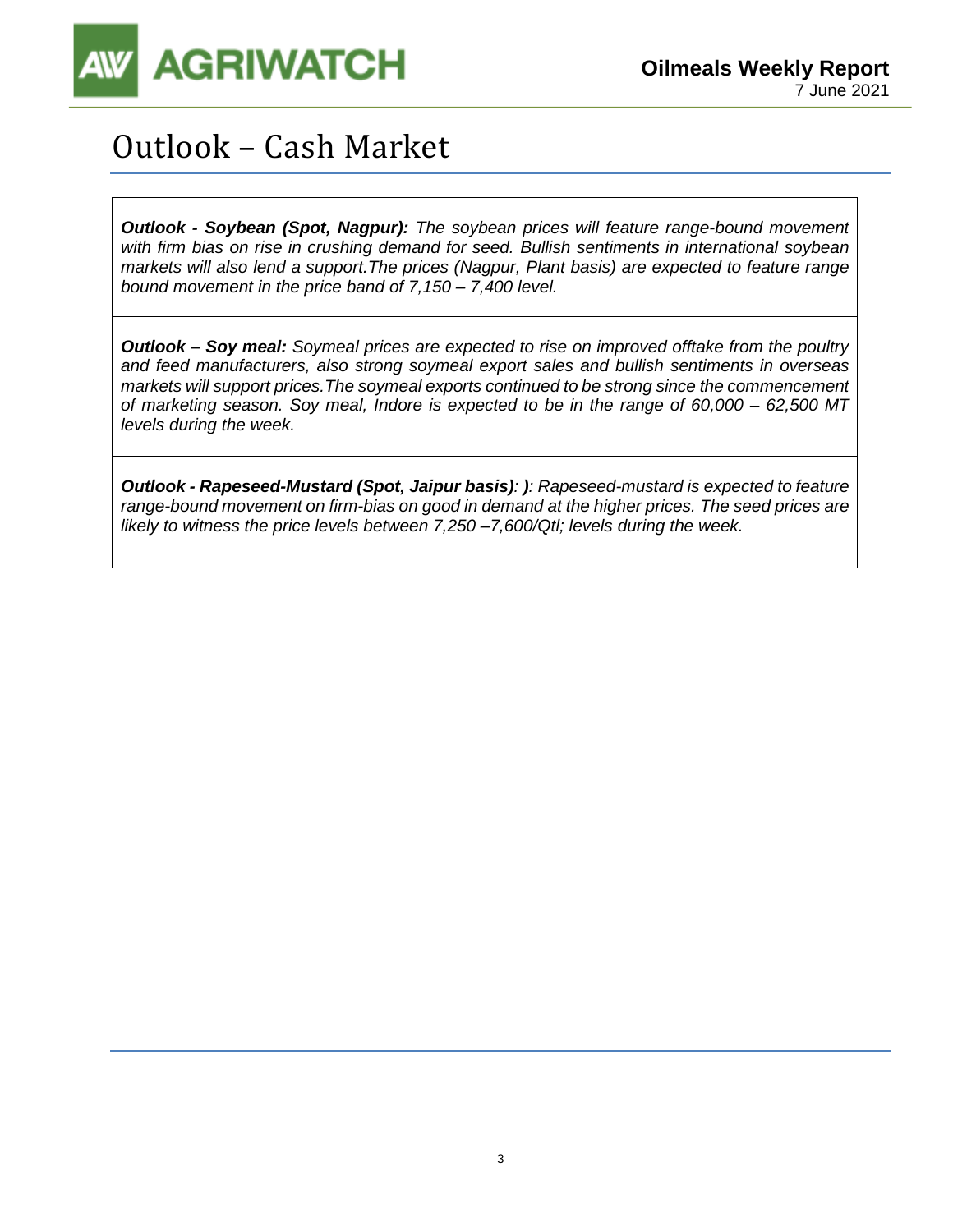## International Highlights

- CBOT July soybean futures closed 34.50 cents higher at \$ 15.83 1/4. New crop November soybean futures closed 32 cents higher at \$ 14.35 3/4, on Friday.
- According to the data released by NOPA, US crushed drops to 160.310 million bushels of soybeans in April21, second consecutive month of reduction also slightly less than expected. The soybean processing was down from 171.75 million bushels in April 2020 also lower from 177.98 million bushels in March 2021. The market is expected lower US soybean crush figure for May'21 on dwindling stocks.
- Buenos Aires Gain Exchange has kept the Argentina 2020/21 soybean crop harvest estimate higher at 43.5 million tonnes vs 43 million tonnes from its previous estimates in expectation of better crop yield. So far, farmers have harvested total 91.4% of this season's soy crop.
- US soybean planting, as on May 23, 2021, stood at 87% down from 90% same period last year however up from 5-year average of 80%. Further, the US soybean emerged by 63% lower from 75% same period last season however up from 5-year average of 54%.
- As per recent USDA May'21 report, Soybean production in the world is likely to increase by 6% to 386 million tonnes in next season (September- 2021- August 2020) in expectation of higher crop size in US and India. Total crop size in India may stand higher by 750,000 tonnes to 11.2 Million tonnes against 10.45 Million tonnes in this season. Higher soybean prices in this season will encourage farmers in India to cover higher soybean area.
- As per custom data, China has imported higher soybean in April 2021 as compared to last year as delayed cargoes have arrived now. The country has imported 11% higher oilseeds at 7.45 million tonnes in April 2021 against 6.71 million tonnes in previous year.
- CONAB has raised Brazil's 2020/21 soybean crop estimate to 135.54 million tonnes vs 135.131 million tonnes in March forecast and 124.845 million tonnes in 2019/20.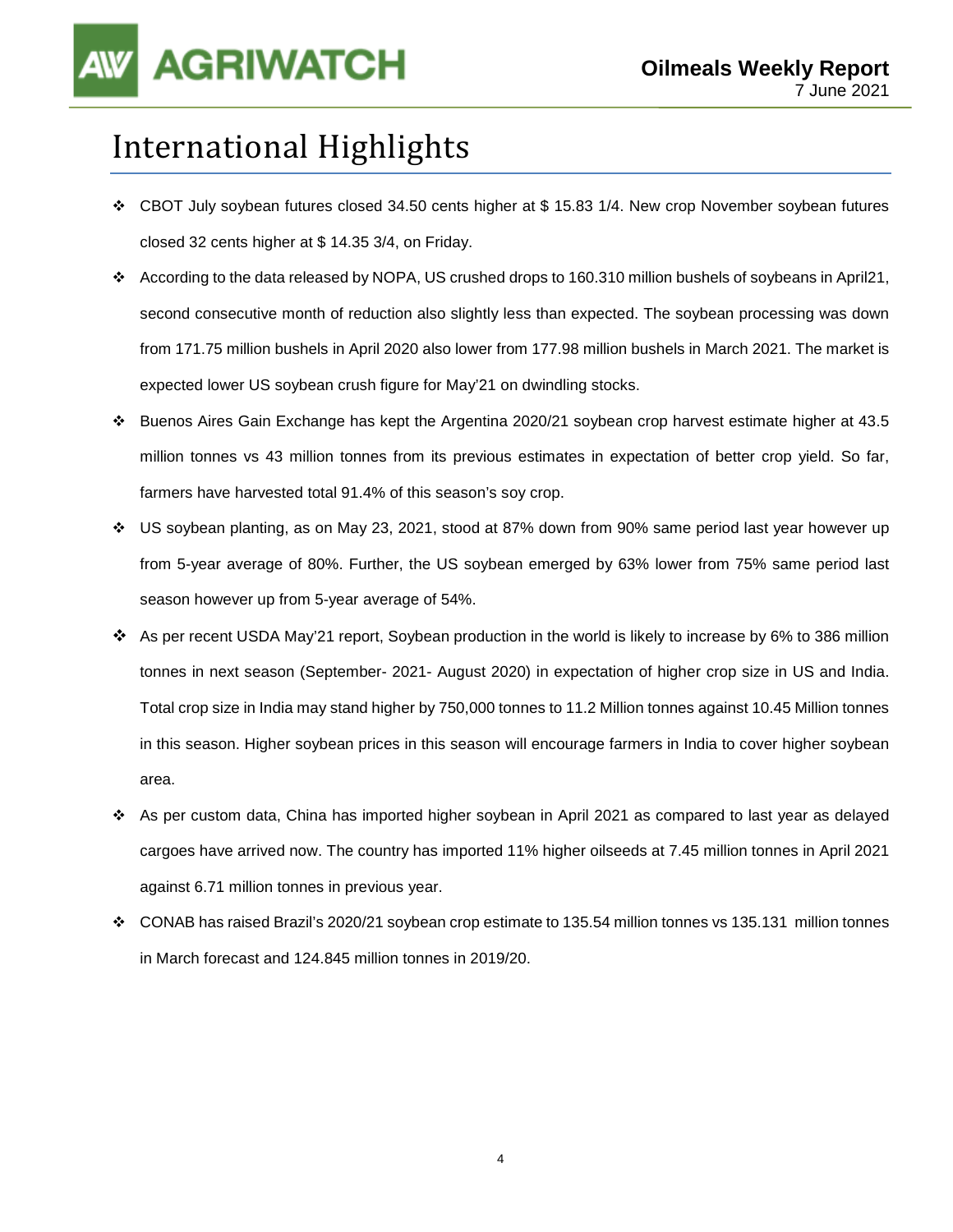

## Soybean

Soybean declined amid heavy supplies after ease of lock down restrictions.

Import duty on edible oils may reduce which may put pressures on edible prices and also affect soy prices. However, low soy stock in US and lock down condition in Argentina will support prices at some extent.

CBOT July soybean futures closed 34.50 cents higher at \$ 15.83 1/4. New crop November soybean futures also closed 32 cents up at \$ 14.35 3/4, on Friday.

In May'21 released data, the global 2021/22 soybean production estimate kept higher at 386 million tonnes vs 363.18 million tonnes in the previous year. Total crop size in India may stand higher by 750,000 tonnes to 11.2 Million tonnes against 10.45 Million tonnes in this season. Higher soybean prices in this season will encourage farmers in India to cover higher soybean area.

As per USDA, India soybean crush is kept higher by 300,000 tons to 9.7 million on account of higher crop propesctus. Continued growth in domestic soybean meal consumption will pressure soybean meal exports to 1.7 million tons, lower than the previous year but near the 5-year average. Soybean oil imports are unchaged at 3.7 million tons as rising domestic supplies and high prices slow import demand.

Strong Chinese demand lower than expected US soybean planting intentions of 87.6 million acres, thought it is 5% higher compared to the previous year, and lower US soybean inventory number of 1.56 billion bushels in March 01 which 31% lower compared to same period last year kept the international soybean market strong.

For soybeans, the world ending stocks are estimated at 91.09 mmt. for 2021/22 vs. 86.54 mmt. in 2020/21.

In the prospective planting report by the National Agricultural Statistics Service (NASS), Agricultural Statistics Board, (USDA), the soybean planted area for 2021 is estimated at 87.6 million acres, up 5 percent from last year (83.084 million acres).

CONAB has once again raised Brazil's 2020/21 soybean crop estimate to 135.54 million tonnes vs 135.131 million tonnes in March forecast and 124.845 million tonnes in 2019/20.

The soybean harvesting is underway in Brazil and it is in full-swing while the soybean crop is in the maturity stage in Argentina.

Further, In the USDA's Foreign Agriculture Service post in Beijing China's soybean imports are forecast to reach a record 103 million tonnes in the marketing year 2021/22 and estimated 100 million tonnes in 2020/21 to meet the feed demand from the livestock and poultry sectors.

The USDA attache has projected US MY 2021/22 soybean production forecast at 119.88 million tonnes higher from 112.54 million tonnes in 2020/21.

AgResource raised Brazil's 2020/21 soybean harvest to 129.98 million tonnes from 128 million tonnes previously projected.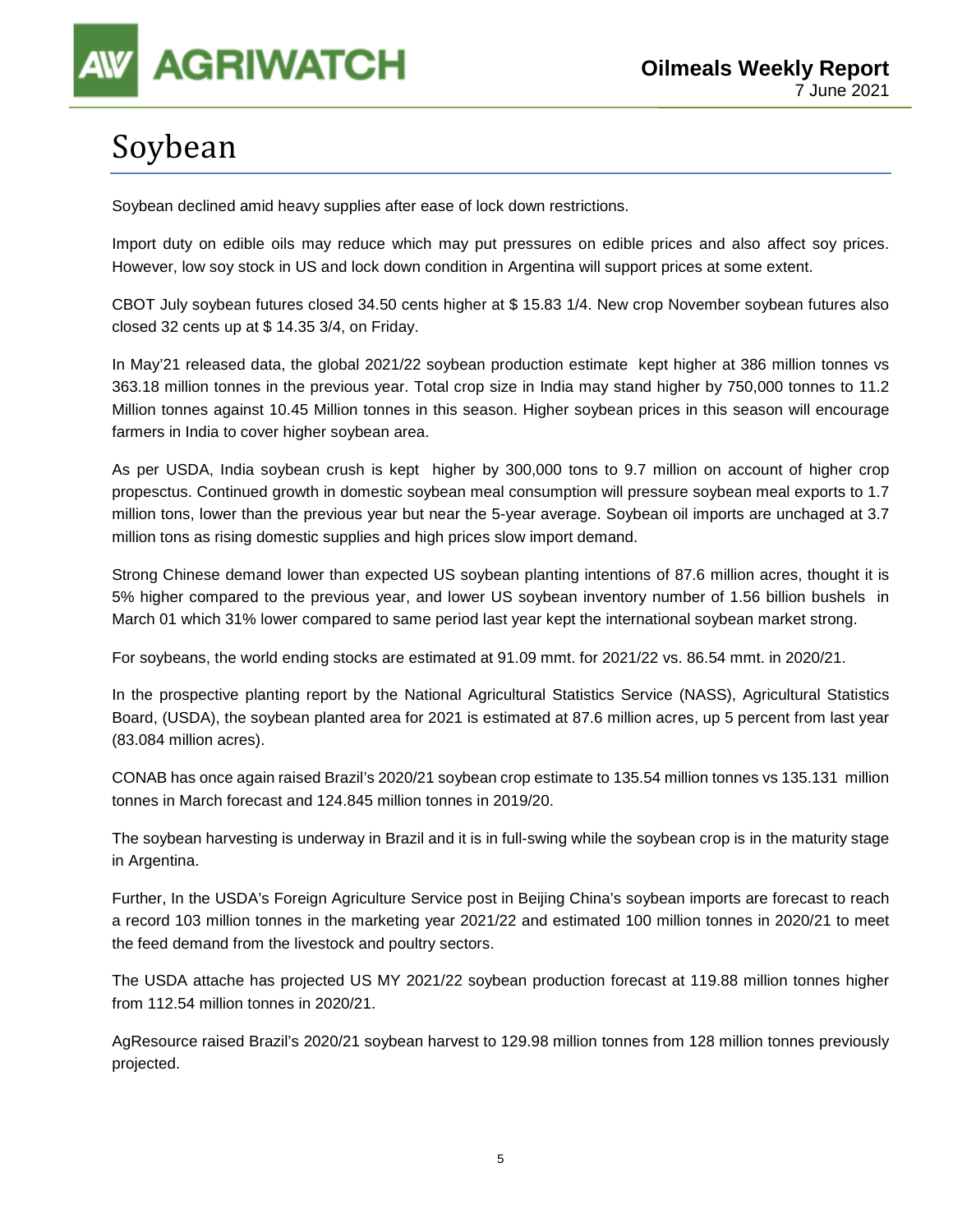**AGRIWATCH** 

Indian Meteorological Department in its Ist long range forecast for 2021 Southwest monsoon season has predicted India's Southwest monsoon seasonal (June to September) rainfall over the country as a whole is most likely to be normal (96 to 104 % of Long Period Average (LPA).

Quantitatively, the monsoon seasonal (June to September) rainfall is likely to be 98% of the Long Period Average (LPA) with a model error of  $\pm$  5%. The LPA of the season rainfall over the country as a whole for the period 1961-2010 is 88 cm. If it realizes the kharif oilseeds' crop production, including soybean, will be within normal.

India's Apr 2021 soymeal exports increased by 53% to 39,705 metric tonnes compared to 25,940 metric tonnes in the same period last year.

Agriwatch has estimated its India's 2020/21 soybean output estimate to 10.7 million tonnes, up 22% from 8.74 million tonnes in 2019/20. USDA has pegged it at 11.2 million tonnes,

SOPA has pegged India's 2020/21 soybean estimate at 10.45 million tonnes against 9.31 million tonnes estimated for 2019. The yield is estimated at 883 kg/ha vs 865 kg/ha for the same period.

We expect India's soymeal exports to remain strong by 90-100% year-on-year for coming months, after fall in the soybean crushing in Argentina and Brazil as their stocks dried up.

India had imported 52,40,326 metric tonnes of edible oils in during Nov.'20 – Mar.'21 to meet the supply gap, down -3%, compared to 53,96,365 metric tonnes in during the same period last year.

Further, during March 2021, India's degummed soyoil imports fell by -3% to 2,84,200 metric tonnes compared to 2,92,996 metric tonnes same period last year. However, during Nov.'20 - Mar.'21 imports in the same is up by 2% at 1,23,2433 metric tonnes during the same period last year.

The soybean plant average delivery price at Nagpur is quoted -0.9% lower at Rs. 7,006/qtl as compare to last week price at Rs. 7075/qtl.

The arrivals of bean increased at 112000 bags in the cash market yards of Maharashtra during the week against 78,000 bags in previous week.

The major buyers are as follows: Agrawal, Neemuch, Shanti Overseas, Living Food, Goyal Protein, Bansal-Bhopal, Vippy-Dewas, ABIS, Sneha, Ruchi Soya, Shalimar Katol, Vippy Dewas, Dhanuka Neemuch, Avi Agri Ujjain, M.S. Neemuch, RH Seoni, Prakash, Kriti Dewas, Mahakali, Prestige Dewas, Itarsi Oil, Sanwaria Itarsi, MS Solvex Neemuch, MS Soya Pachore, during the week.

**The domestic soybean prices are likely to feature range-bound movement with firm bias on improved demand..**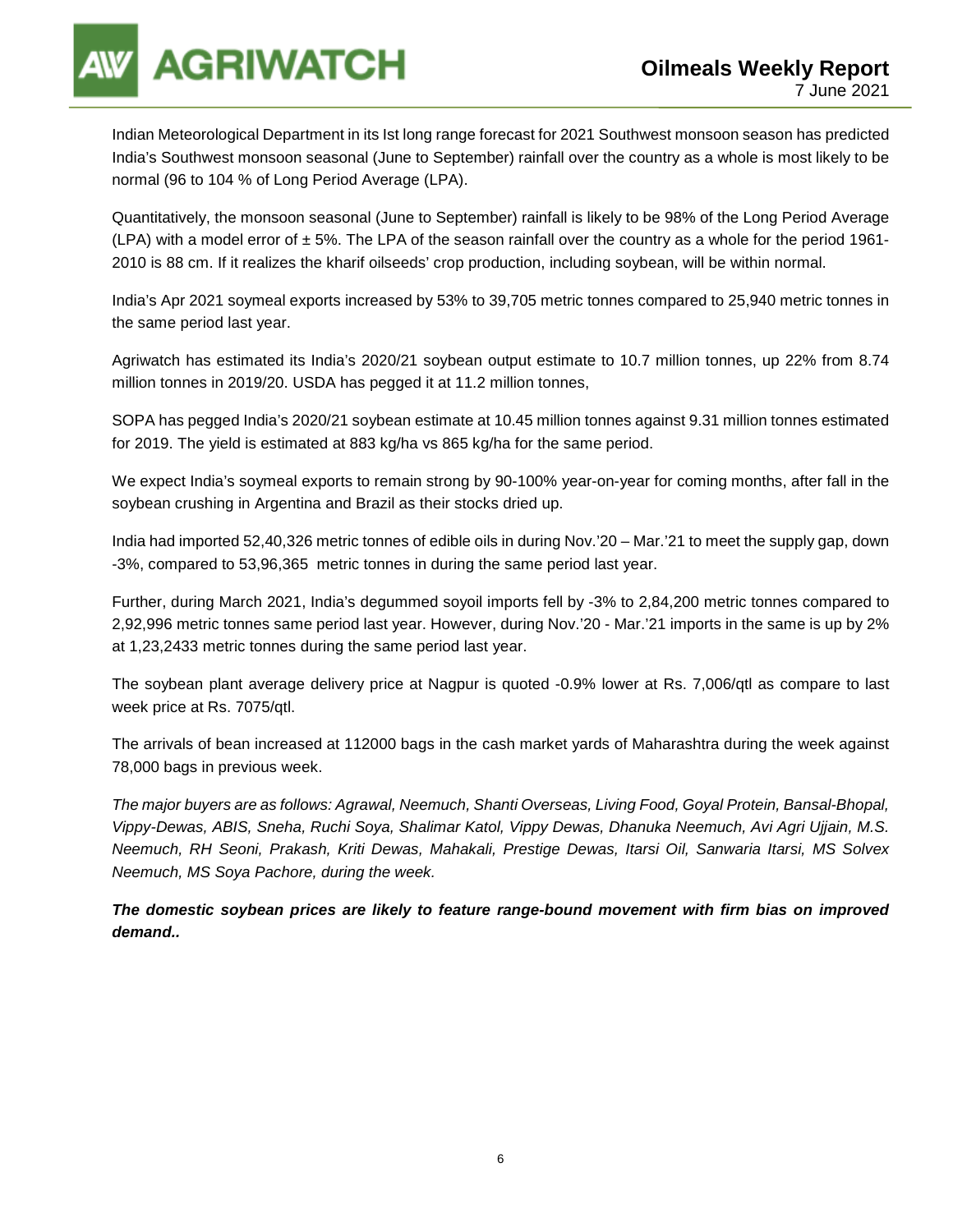

#### **International:**

US soybean planting, as on May 23, 2021, stood at 87% down from 90% same period last year however up from 5-year average of 80%. Further, the US soybean emerged by 63% lower from 75% same period last season however up from 5-year average of 54%.

2020-21 Argentina's 33 percent soy crop has been harvested compared to 68 percent last year and 56 percent on average. According to the Buenos Aires Grain Exchange, the nationwide average soybean yield is 3,030 kg/ha (45.1 bushel/acre), which is unchanged from last week. The yields are ranging from 1,670 kg/ha to 3,250 kg/ha (24.8 bushel/acre to 48.4 bushel/acre). The Buenos Aires Grain Exchange left their soybean estimate unchanged at 43.0 million tons. Soybeans were rated 30% poor/very poor, 61% fair, and 9% good/excellent as of late last week. The good/excellent percentage was unchanged compared to the prior week.

CONAB has raised Brazil's 2020/21 soybean crop estimate to 135.54 million tonnes vs 135.131 million tonnes in March forecast and 124.845 million tonnes in 2019/20.

Brazil's soybean exports is estimated to reach to 16.1 million tonnes in March vs 16.4 million tonnes forecast in previous week – ANEC.

In the virtual Price Outlook Conference (POC) organized by Bursa Malaysia Thomas Mielke is in view that, after establishing new multi-year highs, the global edible oil prices are likely to be close to their peak, as the bullish fundamentals should be largely discounted. He added that the prices are set to start weakening in the Apr/June quarter followed by further setback in July/Dec, attributed to increasing South East Asian palm oil and South American soyoil production as well as prospective sharp increase in oilseeds plantings in the Northern Hemishphere.

Further, the world soybean supplies will increase in June through December with South American crop harvest in full swing and US soybean supplies later. We may further see competition in soybean prices between South America and US.

USDA attache has projected China's 2021/22 soybean imports at 103 million tonnes which is higher than million tonnes imported in 2019/20 by the country. The reason cited is the higher beginning stocks in the new marketing season following a buying spree in 2019/20. This is below the average growth observed prior to the arrival of African swine fever (ASF) in 2018 as domestic soybean production remains 35 percent above pre-ASF levels at 19.0 million tons. Crush growth continues at historic levels while stocks are projected to reach a record of 34.0 million tons. Soybean meal and oil trade are forecast nearly unchanged

Tight global soybean supply scenario and strong Chinese soybean demand and lower than expected global soybean production and inventories to keep the soybean prices strong in the medium-term.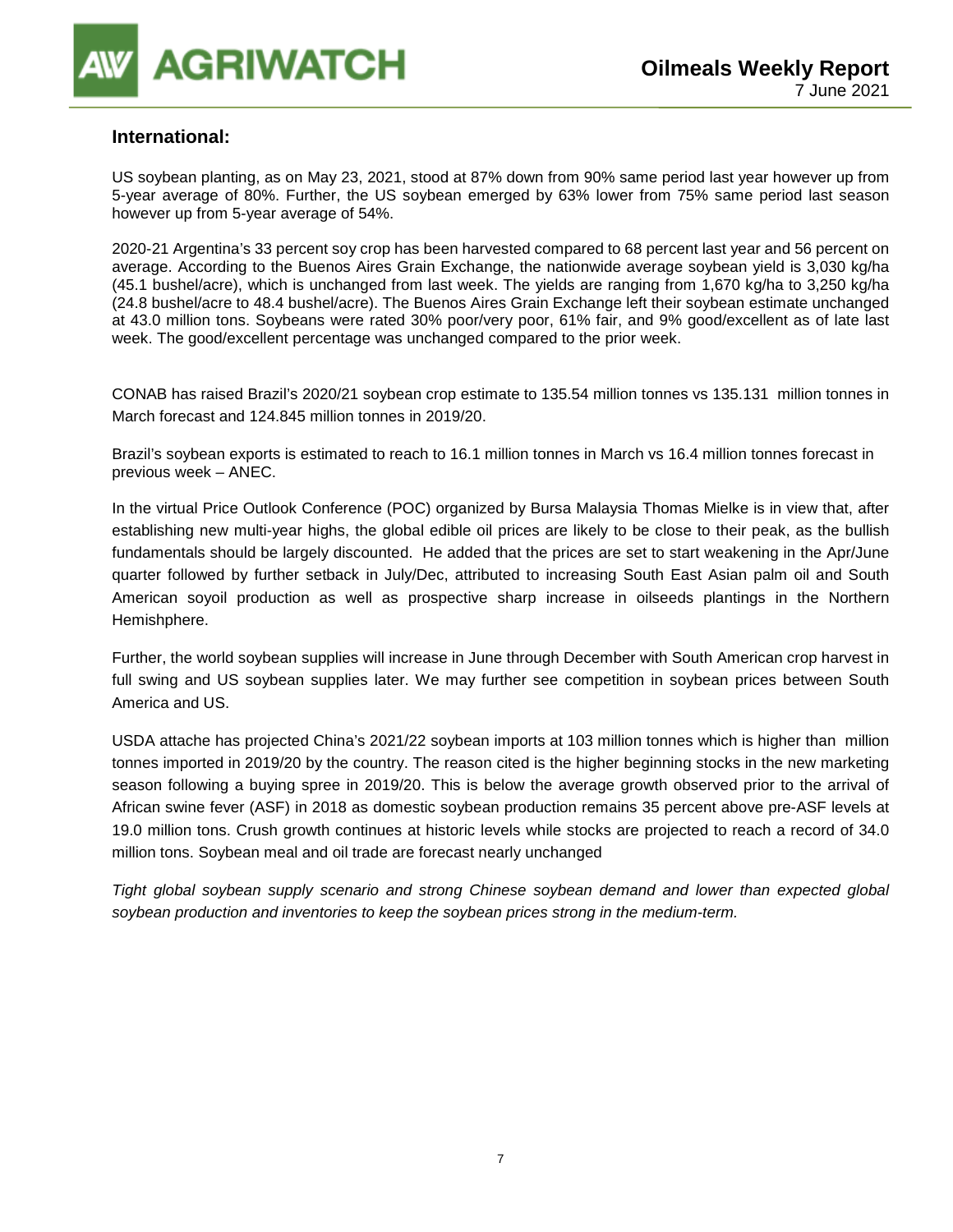# **AGRIWATCH**

# Soymeal

The domestic soymeal fell in tandem with the soybean as the meal buyers refrained to offtake at the price which were too high after they jumped in recent weeks. The domestic soymeal declined by -0.95% compared to the previous week.

The soymeal along with other oilmeal exports continued remain strong in June 2021, as in the recent months.

In this regard, the solvent Extractors' Association of India has already urged SEBI for the intervention on NCDEX soy futures to maintain orderly development in soybean contract. The association believes that the market is widely dominated by the speculators and it's heading upwards everyday.

In the letter to SEBI on Friday, Atul Chaturvedi, President of SEA of India, said both soy crushing and poultry industry is negatively hit in the process.

July soymeal futures settled \$ 4.60 higher at \$ 3.90 per short ton,on Friday. The prices are up amid china's good demand.

World 2021/22 soymeal production is estimated higher at 260.31 million tonnes vs 253.12 million tonnes against last year record, in its May report.

Higher 2021/22 US soybean planting estimates in the prospective planting report on May 17 indicates higher availability of the bean and subsequently meal if the crop yield stands at normal.

Robust Chinese soy demand, lower than expected soybean production estimates in US and Argentina will remain bullish for soymeal for some more time.

The gains in local soymeal will be supported by the strong and continued overseas soymeal demand of Indian origin.

India's Apr 2021 soymeal exports increased by 53% to 39,705 metric tonnes compared to 25,940 metric tonnes in the same period last year. Further, the soymeal shipments improved by +126% to 15,64,833 metric tonnes in aggregate, during the last ten months (Apr.-Mar.) of financial year 2020-21 compared to 69,2833 metric tonnes during the corresponding period last year.

India's export of oilmeals for the month of April 2021 is reported at 303,458 metric tonnes compared to 102,150 metric tonnes in April 2020 i.e. up by +197%.

The overall export of oilmeals during April to March 2021 is also reported up by +51% at 36,80084 metric tonnes compared to 24,33617 metric tonnes during the same period last year.

Of the total soymeal exports of 3,21,435 metric tonnes in March 2021, Germany, Vietnam and South Korea remained top buyers with imports figures touching 73,700 metric tonnes, 66,044 metric tonnes and 44,240 tonnes respectively.

India's exports for rapeseed meal during April-March 2021 was up +16% at 11,13,021 metric tonnes compared to 96,1312 metric tonnes during the same period previous marketing season.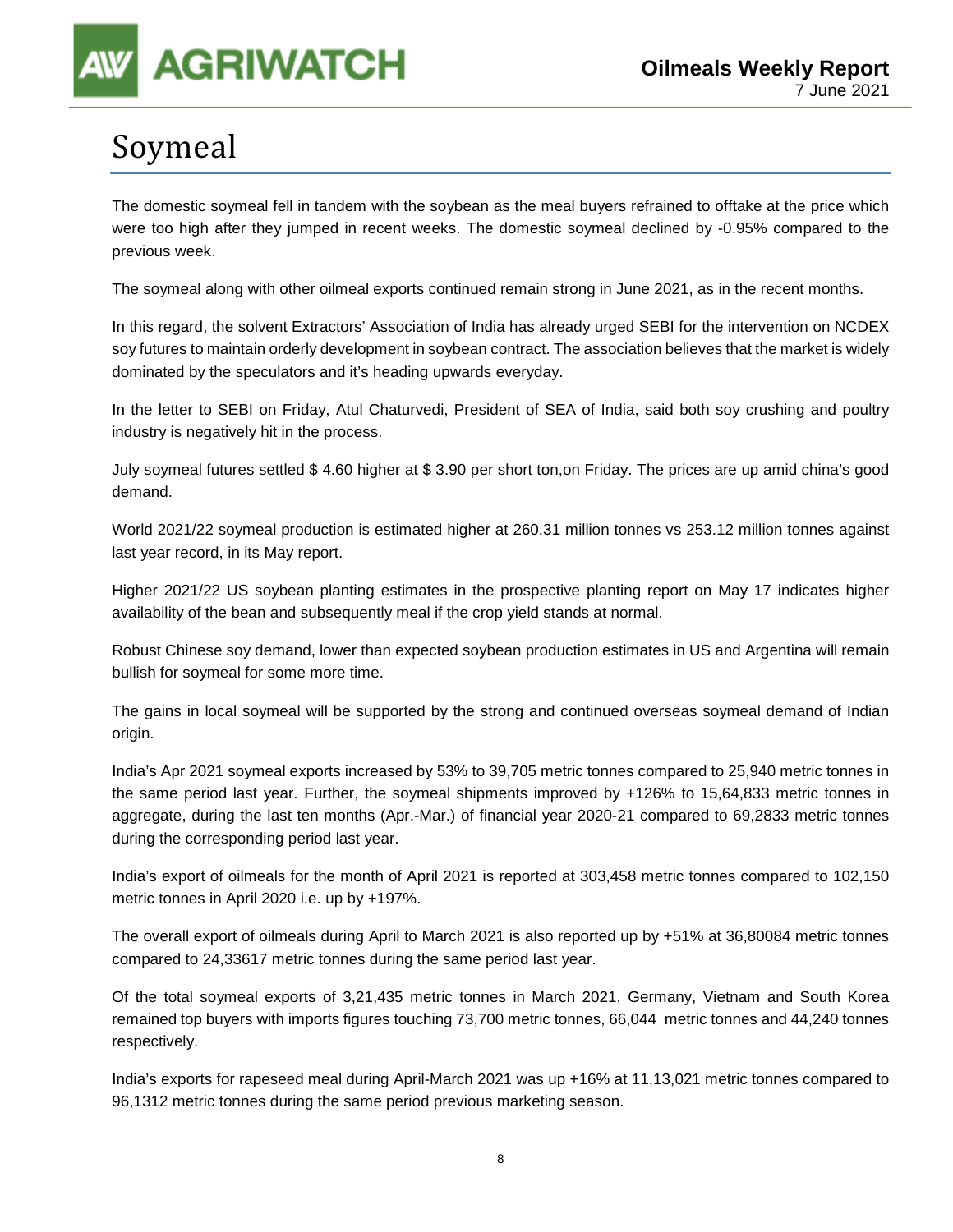**GRIWATCH** 

The export of rapeseed meal in April'21 is reported at 177,822 metric tonnes against last year 21,493 metric tonnes during the same period i.e. increased by 727%, and ricebran extraction exports is reported at 58,022 metric tonnes against last year 39,181 metric tonnes i.e. +48% higher compared to the same period last year.

The domestic soymeal demand has considerably recovered in prevous months, from poultry sector, but still below pre-COVID levels. Poultry industry contributes more than 60% of the total domestic soymeal demand.

The international soymeal prices are getting competitive after improved the soybean crop prospects. The soymeal export price spread of India vs Argentina (FAS Kandla and FOB Argentina) have further declined to US \$ 210/MT in May'21 vs US \$ 215/MT in April'21, leading incompetitiveness for Indian soymeal exports.

The domestic weekly average soymeal prices at Indore fell to Rs 59,500/MT and was quoted between Rs 59,000 – 60,000/MT compared to the weekly average of Rs 60,071/MT and was traded between the price ranges of Rs.

59,500 – 61,000/MT previous week.

Weekly average prices at various centers closed lower side compared to last week prices. At Latur the weekly average soymeal prices increased to Rs. 63,750/MT compared to Rs. 63,666/MT a week ago however in Nanded it was quoted lower at Rs. 63,750/MT compared to Rs. 63,916/MT a week ago. In Kota the meal prices declined to Rs. 61,716/MT compared to Rs. 61,800/MT previous week.



The soy meal prices (Indore) are likely to feature range-bound movement between Rs. 60,000 – 62,500 /MT on good local and export demand, for medium-term.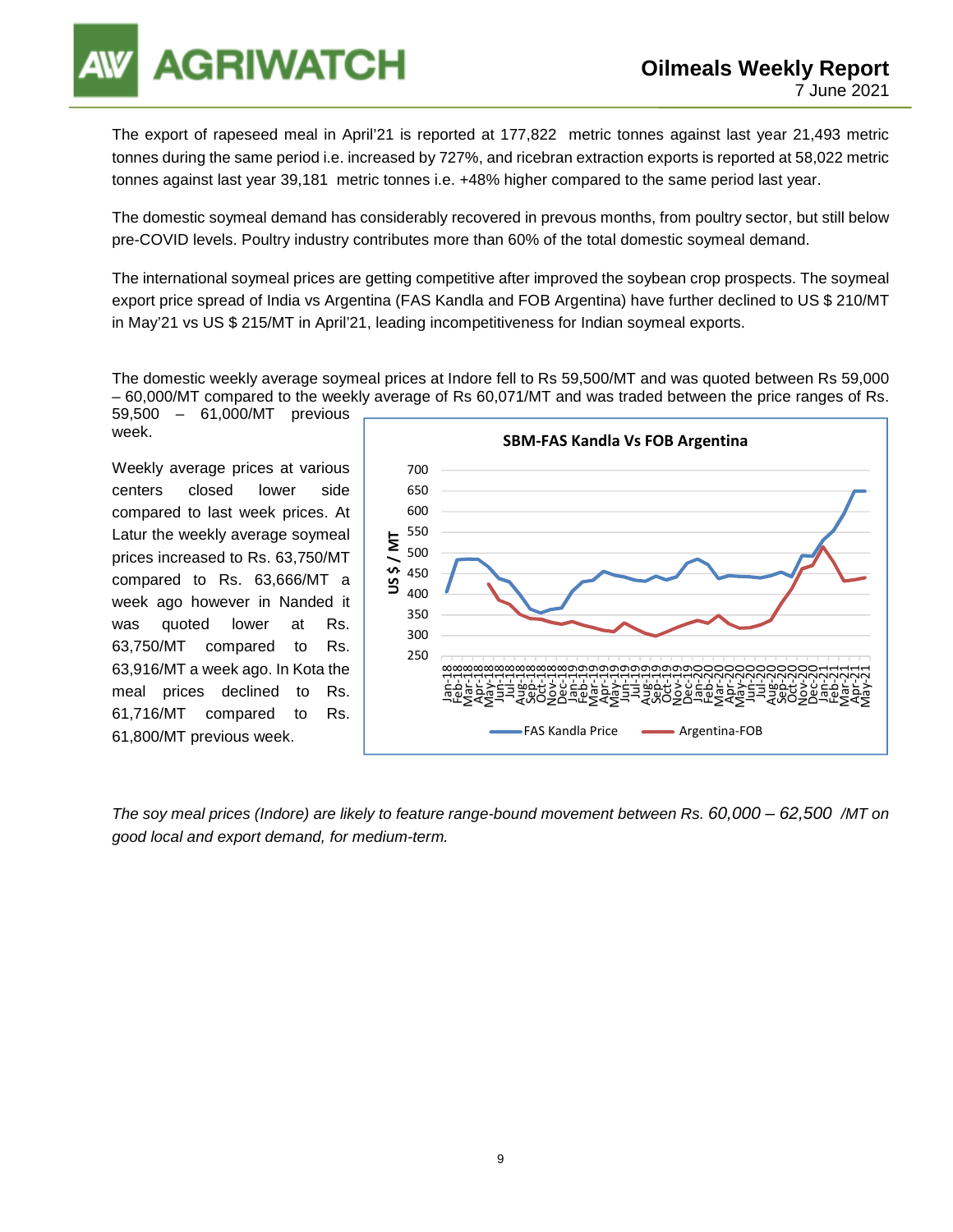

#### **Previous updates:**

According to the data released by NOPA, US crushed 168.74 million bushels of soybeans in April 21. The soybean processing was down from 171.75 million bushels in April 2020 and also lower by 1.8% from 177.98 million bushels in March 2021.

2020-21 Argentina's 33 percent soy crop has been harvested compared to 68 percent last year and 56 percent on average. According to the Buenos Aires Grain Exchange, the nationwide average soybean yield is 3,030 kg/ha (45.1 bushel/acre), which is unchanged from last week. The yields are ranging from 1,670 kg/ha to 3,250 kg/ha (24.8 bushel/acre to 48.4 bushel/acre). The Buenos Aires Grain Exchange left their soybean estimate unchanged at 43.0 million tons. Soybeans were rated 30% poor/very poor, 61% fair, and 9% good/excellent as of late last week. The good/excellent percentage was unchanged compared to the prior week.

The international soy market is strong on bullish global supply scenario due forecast to lower than expected soybean production and likely fall in the US soy inventories in August 2021 followed by the Chinese buying spree.

SOPA has sought a stimulus package from the Centre to support the soybean industry, which has been hit by the lockdown and the collapse of poultry sector. It has asked the Center to increase the import duty in edible oils.

Besides, the SOPA members have addressed to Ministry of Agriculture and Farmers Welfare have demanded exemption of GST on soybean and soymeal, the same time.

The poultry sector consumes 60% of the soymeal in India and there are no takers for it leading around half of the processing units being shut. According to the data released by NOPA, US crushed 178 million bushels of soybeans in March21, second consecutive month of reduction also slightly less than expected. The soybean processing was down from 181.4 million bushels in March 2020 but up from 155.2 million bushels in March 2020.

The global 2020/21 soybean production estimate too increased to 363.18 million tonnes vs 361.82 million tonnes in the previous month report by USDA. World 2020/21 soymeal production is estimated slightly down at 253.3 million tonnes vs 254.14 million tonnes in its previous estimate.

The global 2020/21 soybean production estimate too increased to 363.18 million tonnes vs 361.82 million tonnes in the previous month report by USDA. World 2020/21 soymeal production is estimated slightly down at 253.3 million tonnes vs 254.14 million tonnes in its previous estimate.

U.S. ending stocks were 120 million bushels vs. the March estimate of 120 million bushels. The trade expected the USDA to print 119 million bushels today

For soybeans, the world ending stocks are estimated at 86.9 mmt. vs. the trade's expectation of 83.52 mmt. and the USDA's December estimate of 83.74 mmt.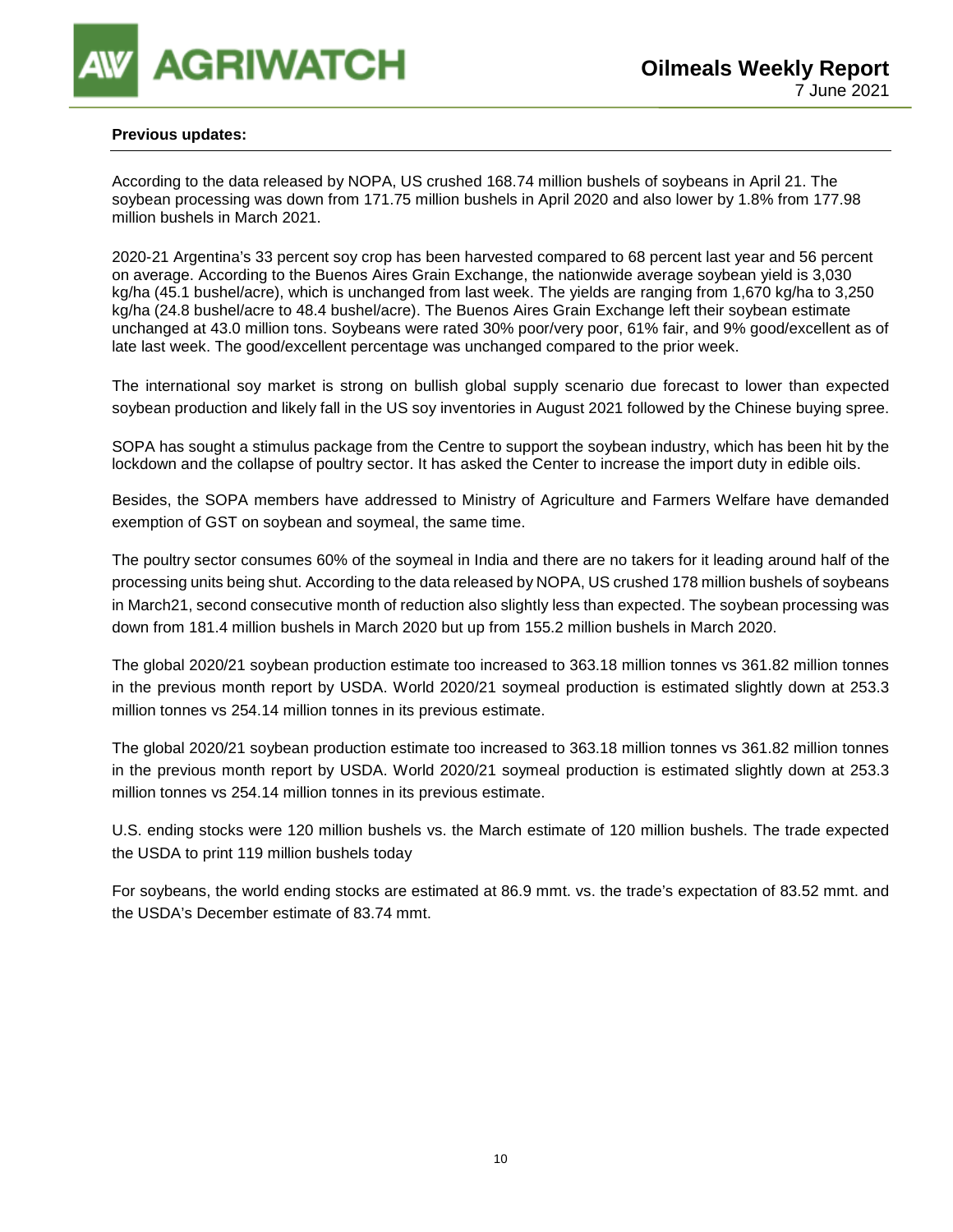

#### **Technical Analysis:**

#### **NCDEX Soybean Futures Soybean Spot, Nagpur**  Soybean Spot, Nagpur





**\*Note: Daily Chart**

| <b>Support &amp; Resistance NCDEX Soybean - June contract</b> |      |            |      |      |  |
|---------------------------------------------------------------|------|------------|------|------|--|
|                                                               | e.   | <b>PCP</b> |      |      |  |
| 6600                                                          | 6700 | 6989       | 7400 | 7600 |  |

- $\triangleright$  Soybean fell on seling pressure in the market.
- $\triangleright$  Prices closed above 18-day EMA.
- $\triangleright$  RSI and stochastic are falling in the neutral zone.
- $\triangleright$  MACD is falling in the negative territory.
- $\triangleright$  The prices are expected to feature loss the coming week.
- Trade Recommendation (NCDEX Soybean June) Week: **SELL** Below 7000. Levels: T1 6900; T2- 6800, SL – 7200.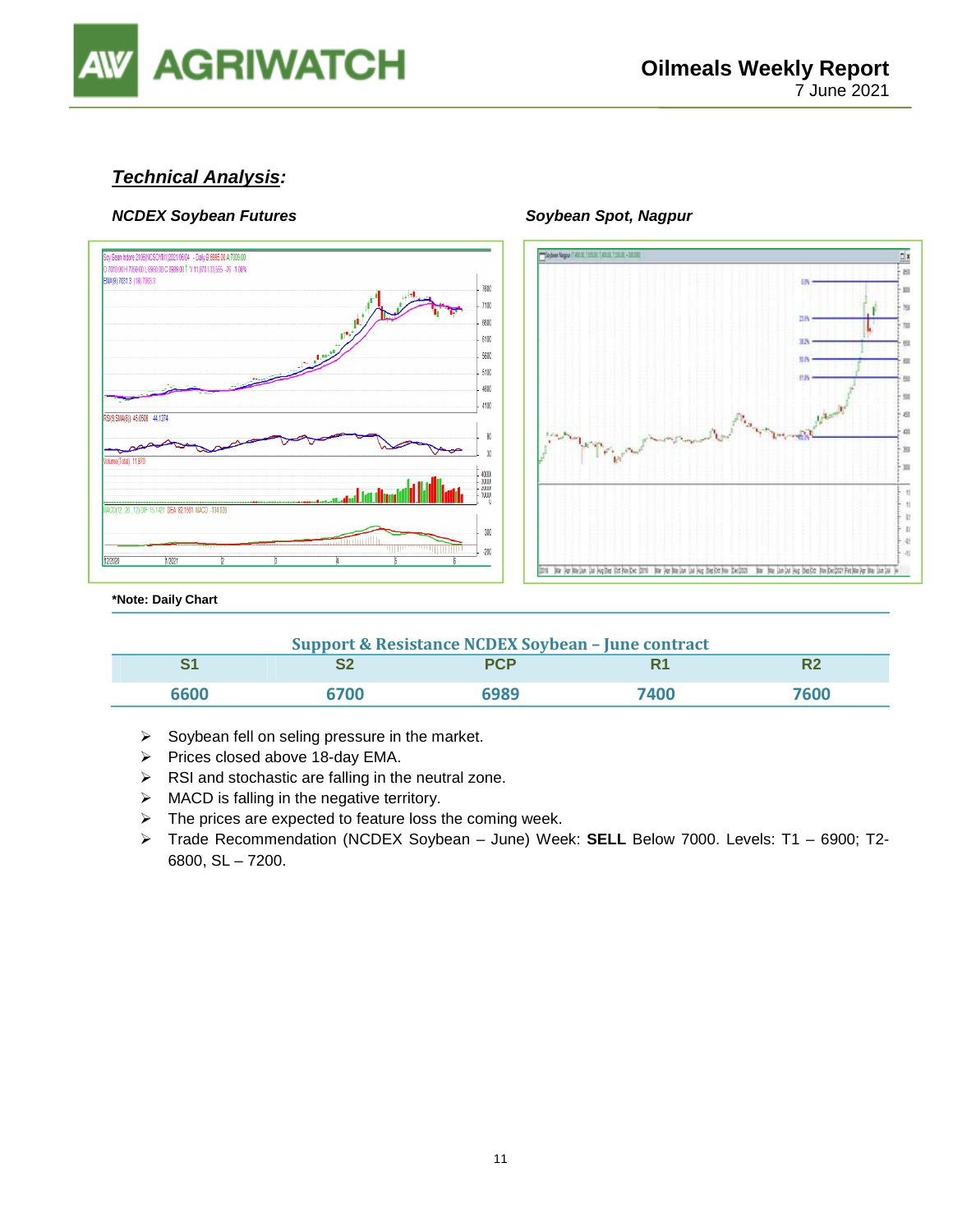

### Rapeseed - Mustard Seed

Rapeseed-mustard witnessed mild gains as domestic demand increased after ease of lock down resterictions at various trading centers. Firmness in mustard oil is aslo supporting prices to rise.

In Jaipur, Rapeseed Mustard traded 1% higher Rs.7295/Qtl this week as compared to Rs 7254 last week.

The crushing of the seed is at the good pace on higher mustard oil demand.

NAFED had commenced procuring the rapeseed-mustard and has procured 0.03 MT of rapeseed-mustard valued Rs 0.014 Lakh from Madhya Pradesh at MSP (Rs 4650/qtl) under PSS. However, the procurement couldn't pickup the pace due to COVID lockdown restrictions.

AW has revised India's 2021/22 rapeseed-mustard production up to 8.54 million tonnes from 8.0 million tonnes estimated in its previous forecast and it is up 18% from 7.21 million tonnes estimated last season. The Government estimation of mustard crop is high at 10.4 MT. The COOIT has estimated mustard production at 8.90 MT.

Rapeseed oilcake traded higher Rs. 2779/ Qtl as compared to Rs 2770 last week supported by good meal demand in global markets.

India has not imported any rape oil (canola) in March too as in last several months. India is unlikely to import the rape oil in coming months too. Lower imports in rape oil (canola) will lend support to the local rapeseed-mustard prices at the higher levels.

However, India's exports for rapeseed meal during April-March 2021 was up +16% at 11,13,021 metric tonnes compared to 96,1312 metric tonnes during the same period previous marketing season.

The export of rapeseed meal in March'21 is reported at 84,276 metric tonnes against last year 89,235 metric tonnes during the same period i.e. down by -6%.

At NCDEX futures, the June contract of rapeseed-mustard ended higher at 7,012/Qtl compared to 7,046/Qtl in last week.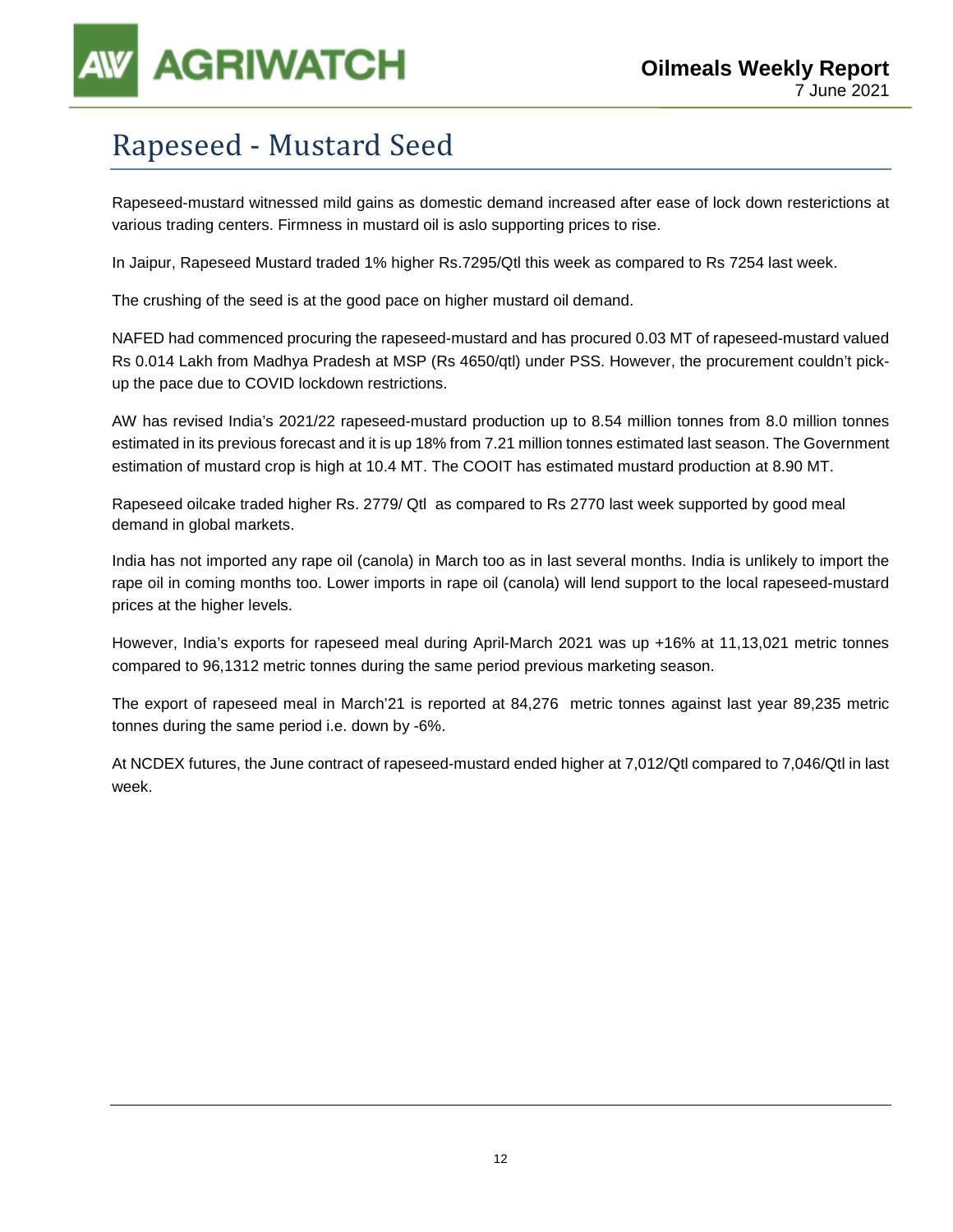#### **Previous Updates**

The Solvent Extractors' Association (SEA) of India has urged the government to include rational provision in ASEAN agreement to restrict or regulate the imposition of export duty by the palm oil exporting countries. SEA feels that this will ensure a level-playing field for both the countries that export and import palm oil.

In a letter to its members, Atul Chaturvedi, President of SEA, said that there is always a bound rate for imposing highest export duty on palm oil and products imported by India under ASEAN agreement and Comprehensive Economic Cooperation Agreement with Malaysia.

He said the palm oil exporting countries seem to be free to impose export duty and levy as agreements overlook this issue. Indonesia has imposed US \$33 as export duty plus \$180 as a biodiesel levy making crude palm oil (CPO) expensive. Following this, India is compelled to pay high price for the same.

To support their local industry, that country has kept export duty and levy low on finished goods such as RBD palmolein.

Higher palm oil imports by India has always hit the domestic mustard oil demand and the rapeseed-mustard crush margins.

The Food Safety and Standards Authority of India (FSSAI) has withdrawn the order prohibiting blending of mustard oil.

The food regulator had until now allowed 20% blending in mustard oil under the standards for blended edible oil under FSS (Food Product Standards and Food Additives) Regulations. The decision to withdraw the September'20 order was taken after stakeholders made a representation to the authority.

Director, Indian Council of Agricultural Research – Directorate of Rapeseed Mustard Research, expects productivity of the rapeseed-mustard to improve in 2020-21 from last year's level of 1.42-1.48 tonnes per ha, on adequate soil moisture and better package of practices.

The MSP for rapeseed-mustard has been increased in line with the recommendations of Swaminathan Commission to Rs. 4,650 per quintal for marketing season 2021-22 from Rs. 4,425 per quintal in 2020-21 an increase of Rs. 225 a quintal.

Total procurement of the seed by Hafed in 2020/21 stands at 5,30,000 metric tonnes.

Agriwatch has projected India's MY 2021/22 rapeseed production at 8.54 million tonnes vs 7.2 million tonnes last season while COOIT has estimated the seed production at 8.95 million tonnes vs 7.5 million tonnes last season.

**Outlook:** The new crop rapeseed-mustard supplies are rising week-on-week. The rapeseed-mustard prices will feature range-bound movement with firm-bias in near-to-medium-term. However, June future contract may decline on profit booking phase in next week.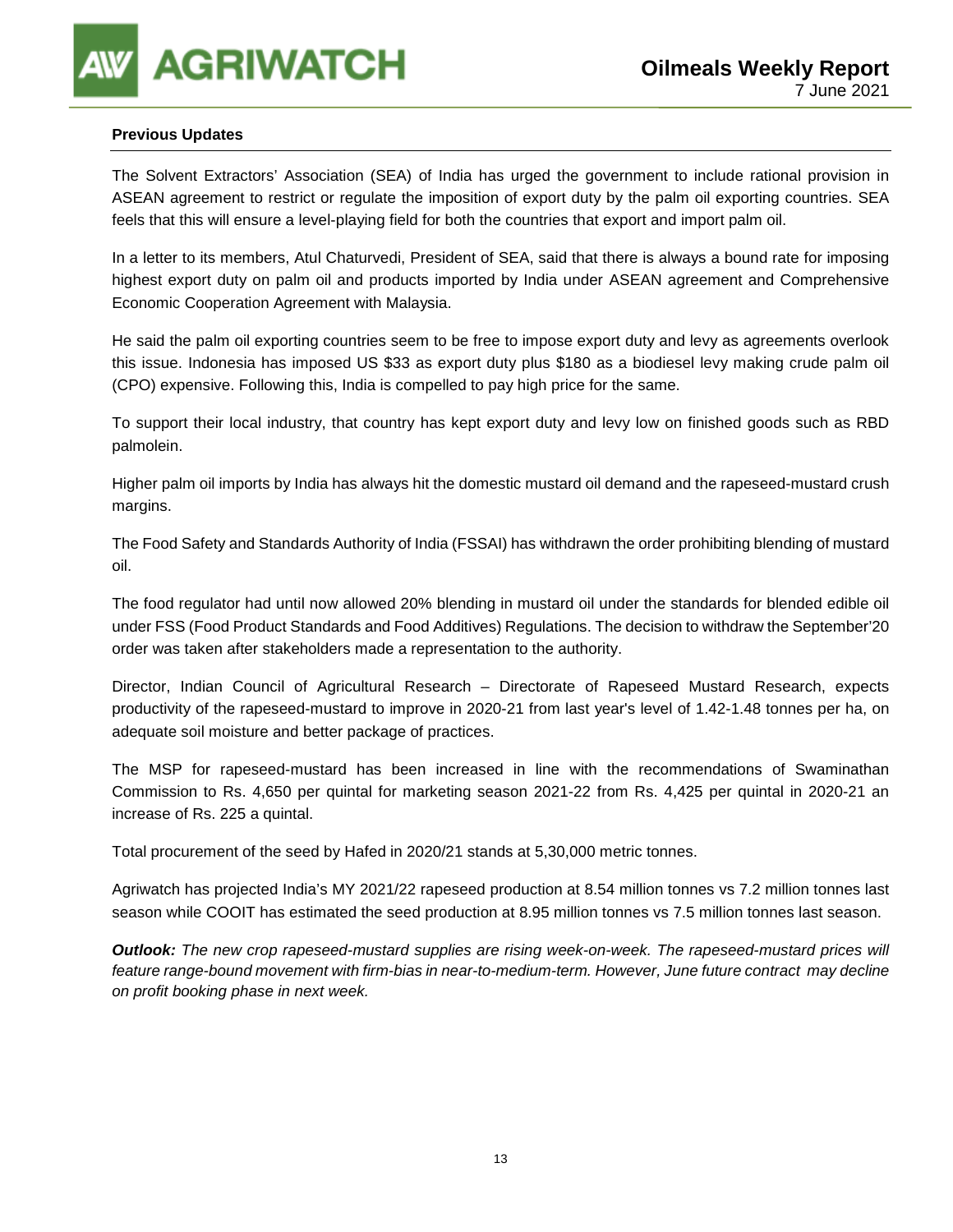# **AGRIWATCH**

#### **Technical Analysis:**

#### **NCDEX RM Seed Futures All research RM Seed Spot, Jaipur**





**\*Note: Daily Chart** 

| <b>Support &amp; Resistance NCDEX RM Seed - June contract</b> |      |            |      |      |  |  |
|---------------------------------------------------------------|------|------------|------|------|--|--|
| $\mathbf{C}$                                                  |      | <b>PCP</b> | R1   |      |  |  |
| 6700                                                          | 6800 | 7012       | 7300 | 7500 |  |  |

- $\triangleright$  RM seed witnessed loss in the market.
- $\triangleright$  Prices closed above 18-day EMA.
- $\triangleright$  RSI and stochastic are falling in the neutral zone.
- $\triangleright$  MACD is easing in the negative territory.
- $\triangleright$  The prices are expected to feature loss during the week.
- Trade Recommendation (NCDEX Rapeseed-Mustard June) Week: Sell- 7100 Levels: T1-7000, T2- 6900, SL –7200.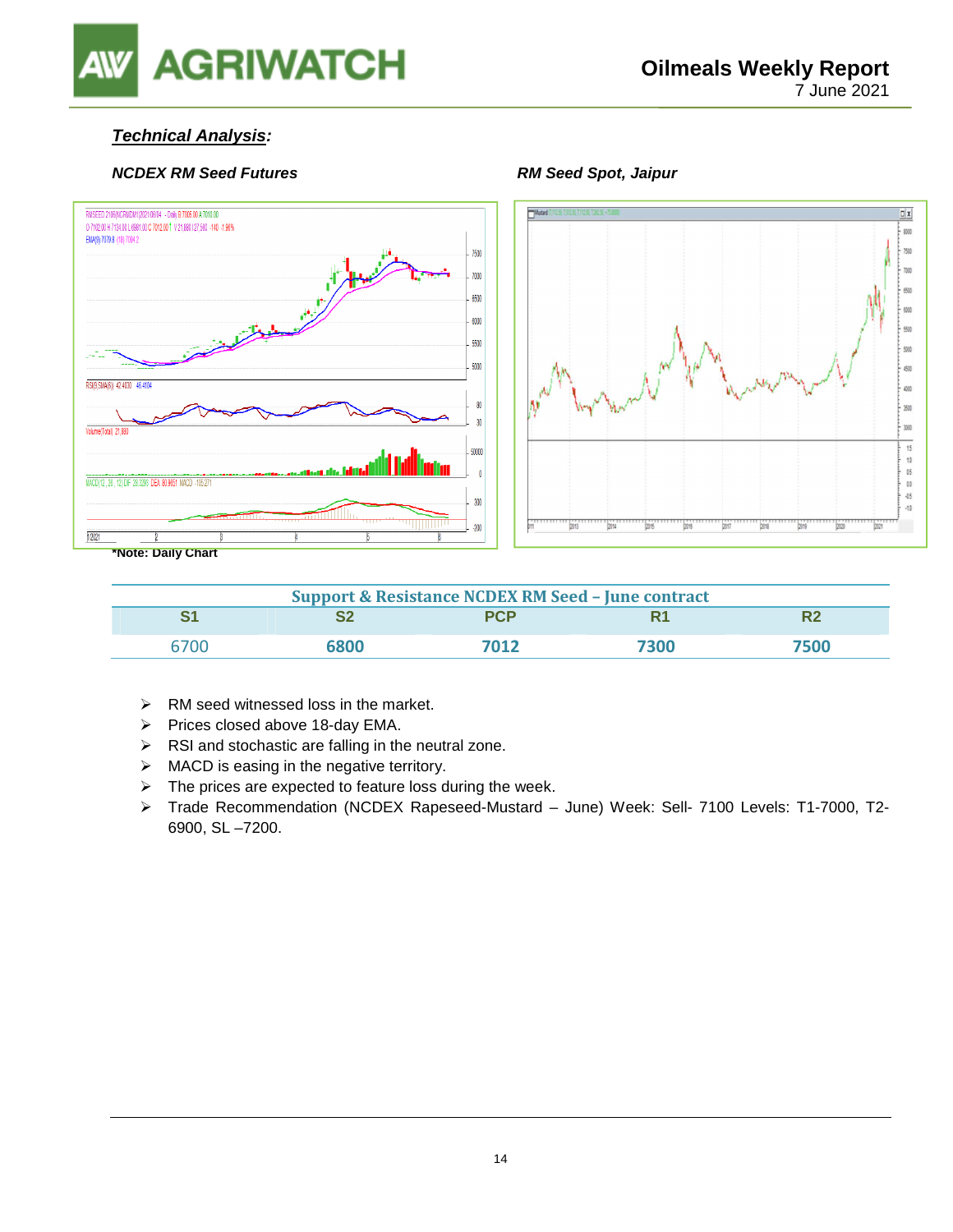

### Annexure

| Soy DOC Rates at Different Centers |                           |           |                                                           |  |  |
|------------------------------------|---------------------------|-----------|-----------------------------------------------------------|--|--|
|                                    | Ex-factory rates (Rs/ton) |           |                                                           |  |  |
| <b>Centres</b>                     | 03-Jun-21                 | 27-May-21 | <b>Parity To</b>                                          |  |  |
| Indore - 45%, Jute Bag             | 60000                     | 60000     | Gujarat, MP                                               |  |  |
| Kota - 45%, PP Bag                 | 62000                     | 62200     | Rajasthan, Del,<br>Punjab, Haryana                        |  |  |
| Dhulia/Jalna - 45%, PP Bag         | 65000                     | 65000     | Mumbai,<br>Maharashtra                                    |  |  |
| Nagpur - 45%, PP Bag               | 64500                     | 64300     | Chattisgarh, Orissa,<br>Bihar, Bangladesh, AP,<br>Kar, TN |  |  |
| Nanded                             | 64000                     | 64000     | Andhra, AP, Kar, TN                                       |  |  |
| Latur                              | 63500                     | 65000     | -                                                         |  |  |
| Sangli                             | 63000                     | 64500     | Local and South                                           |  |  |
| Solapur                            | 61600                     | 61700     | Local and South                                           |  |  |
| Akola - 45%, PP Bag                | 62000                     | 61500     | Andhra, Chattisgarh,<br>Orrisa, Jharkhand, WB             |  |  |
| Hingoli                            | 63500                     | 63500     | Andhra, Chattisgarh,<br>Orrisa, Jharkhand, WB             |  |  |
| Bundi                              | 61800                     | 62000     |                                                           |  |  |

| Soy DOC at Ports                    |                          |                          |        |  |  |
|-------------------------------------|--------------------------|--------------------------|--------|--|--|
| <b>Centers</b>                      | <b>Port Price</b>        |                          |        |  |  |
|                                     | 2-Jun-21                 | 26-May-21                | Change |  |  |
| Kandla (FOR) (INR/MT)               | $\overline{\phantom{0}}$ | $\overline{\phantom{0}}$ | -      |  |  |
| Kandla (FAS) (USD/MT)               | $\overline{\phantom{0}}$ | -                        |        |  |  |
| CNF Indonesia - Yellow SBM (USD/MT) |                          | -                        | -      |  |  |

| <b>Rapeseed Meal</b>   | 2-Jun-21                 | 26-May-21                | Change |
|------------------------|--------------------------|--------------------------|--------|
| FAS Kandla (USD/MT)    |                          | -                        |        |
| FOR Kandla (Rs/MT)     | $\overline{\phantom{0}}$ | $\overline{\phantom{0}}$ |        |
| FOR Mundra (Rs/MT)     |                          | -                        |        |
| CNF Indonesia (USD/MT) | -                        | $\overline{\phantom{0}}$ | -      |

| <b>International Soy DOC</b> |          |           |        |
|------------------------------|----------|-----------|--------|
| <b>Argentina FOB USD/MT</b>  | 2-Jun-21 | 26-May-21 | Change |
| Soybean Pellets              | 417      | 410       |        |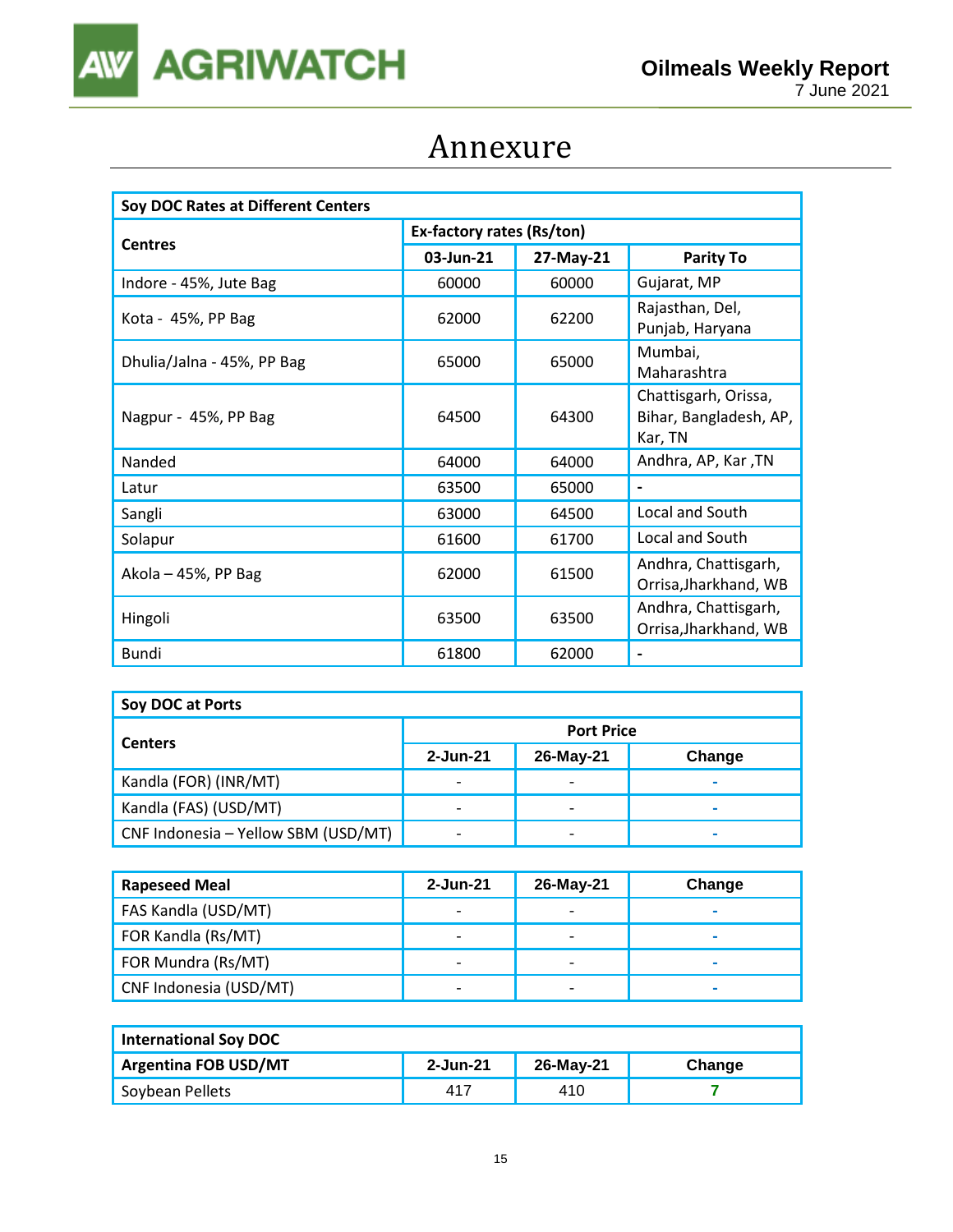### **AGRIWATCH AW**

| Soybean Cake Flour | 41                       | 410                      |  |
|--------------------|--------------------------|--------------------------|--|
| 'Soya Meal         | $\overline{\phantom{0}}$ | $\overline{\phantom{0}}$ |  |
| Soy Expellers      | $\overline{\phantom{0}}$ | $\overline{\phantom{0}}$ |  |

| <b>Sunflower (DOC) Rates</b> | Ex-factory rates (Rs/ton) |                          |             |  |
|------------------------------|---------------------------|--------------------------|-------------|--|
| <b>Centers</b>               | $3 - Jun-21$              | 27-May-21                | Change      |  |
| Adoni                        | 34000                     | 34000                    | <b>Unch</b> |  |
| Khamgaon                     | $\overline{\phantom{0}}$  | $\overline{\phantom{a}}$ | -           |  |
| Parli                        | $\overline{\phantom{0}}$  | $\overline{ }$           |             |  |
| Latur                        | 33500                     | 33500                    | <b>Unch</b> |  |

| <b>Groundnut Meal (Rs/MT)</b> | 3-Jun-21 | 27-May-21 | Change      |
|-------------------------------|----------|-----------|-------------|
| Basis 45%, Saurashtra         | 40000    | 40000     | <b>Unch</b> |
| Basis 40%, Saurashtra         | 37500    | 37500     | <b>Unch</b> |
| GN Cake, Gondal               | 41000    | 41000     | <b>Unch</b> |

| <b>Mustard DOC</b>      | 3-Jun-21 | 27-May-21 | Change      |
|-------------------------|----------|-----------|-------------|
| Jaipur (Plant delivery) | 19500    | 19500     | <b>Unch</b> |
| Kandla (FOR Rs/MT)      | 21000    | 20000     | 1000        |

| <b>Mumbai Oil Meal Quotes:</b> |              |           |         |
|--------------------------------|--------------|-----------|---------|
| Rs/M.T.                        | $3 - Jun-21$ | 27-May-21 | Change  |
| G.N. Extr (45%)                | 40000        | 41000     | $-1000$ |
| Kardi Extr                     | <b>NA</b>    | 0         | ۰       |
| <b>Undec Cottonseed Exp</b>    | 31500        | 31000     | 500     |
| Rice Bran Extr.                | <b>NA</b>    | 0         |         |
| Sunflower Extr.                | 30500        | 30000     | 500     |
| Rapeseed Extr.                 | <b>NA</b>    | 0         |         |
| Soymeal 48%                    | 60500        | 63130     | $-2630$ |
| Castor Extr.                   | 4550         | 4450      | 100     |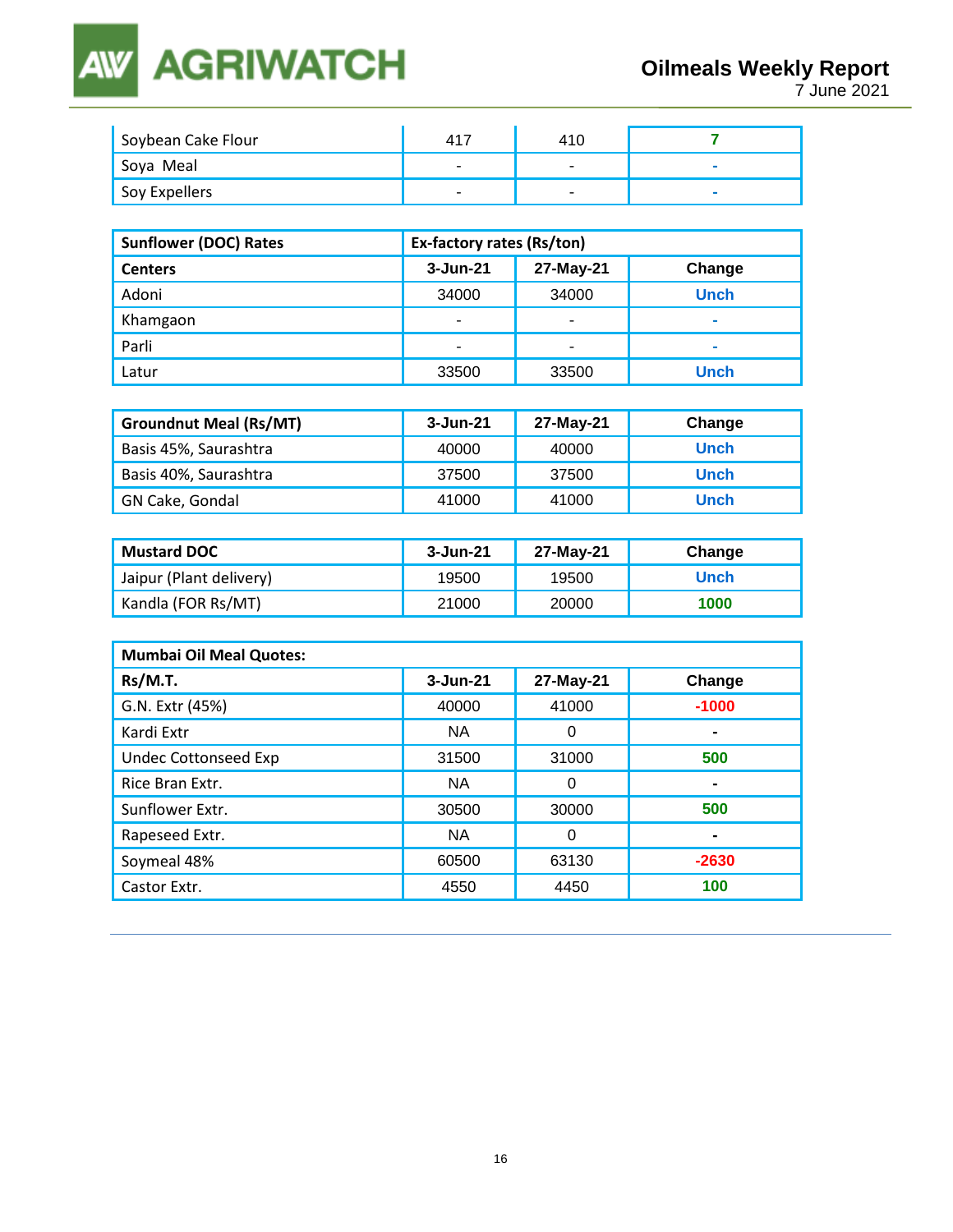

### MSP of Rabi Oilseeds for Marketing Season 2021-22- GOI

| SI.<br>No | <b>Crops</b>     | <b>MSP</b> for<br>Rabi<br>2021-22 | <b>MSP</b> for<br>Rabi<br>2020-21 | <b>Increase</b><br>in MSP<br>(Absolute) |
|-----------|------------------|-----------------------------------|-----------------------------------|-----------------------------------------|
|           | Rapeseed-mustard | 4.650                             | 4.425                             | 225                                     |
| ົ         | Safflower        | 5.327                             | 5.215                             | 112                                     |

The Cabinet Committee on Economic Affairs (CCEA) chaired by the Hon'ble Prime Minister Shri Narendra Modi has approved the increase in the Minimum Support Prices (MSPs) for all mandated Rabi crops for marketing season 2021-22.

Government has increased the MSP of Rabi crops for marketing season 2021-22, to ensure remunerative prices to the growers for their produce. This increase in MSP is in line with the recommendations of Swaminathan Commission.

Among the Rabi oilseeds the MSP for rapeseed-mustard has been increased to Rs. 4,650 per quintal for marketing season 2021-22 from Rs. 4,425 per quintal in 2020-21 an increase of Rs. 225 a quintal.

The MSP of safflower to Rs. 5,327 a quintal from earlier Rs. 5,215 per quintal an increase of Rs 112 per quintal.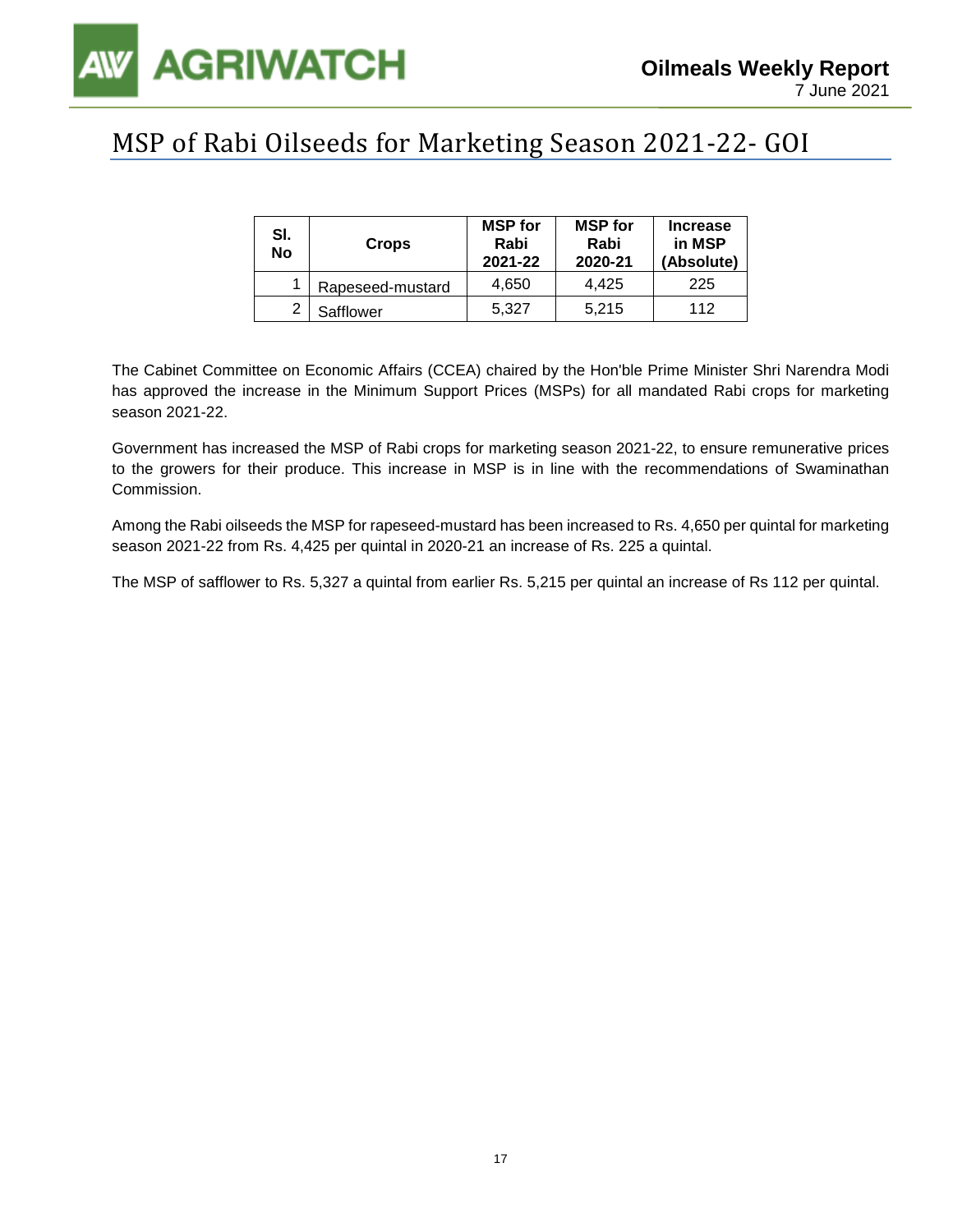### MSP of Kharif Oilseeds for Marketing Season 2020-21 - GOI

| SI.<br>No | <b>Crops</b>     | <b>MSP</b> for<br><b>Kharif</b><br>2020-21 | <b>MSP</b> for<br><b>Kharif</b><br>2019-20 | <b>Increase</b><br>in MSP<br>(Absolute) |
|-----------|------------------|--------------------------------------------|--------------------------------------------|-----------------------------------------|
|           | Groundnut        | 5275                                       | 5090                                       | 185                                     |
| 2         | Sunflower seed   | 5885                                       | 5650                                       | 235                                     |
| 3         | Soybean (yellow) | 3880                                       | 3710                                       | 170                                     |
| 4         | Sesamum          | 6855                                       | 6485                                       | 370                                     |
| 5         | Nigerseed        | 6695                                       | 5940                                       | 755                                     |

The Cabinet Committee on Economic Affairs (CCEA) chaired by the Hon'ble Prime Minister Shri Narendra Modi has approved the increase in the Minimum Support Prices (MSPs) for all mandated Kharif crops for marketing season 2020-21.

Government has increased the MSP of Kharif crops for marketing season 2020-21, to ensure remunerative prices to the growers for their produce.

Among the Kharif oilseeds the MSP for groundnut has been increased to Rs. 5275 per quintal for marketing season 2020-21 from Rs.5090 per quintal in 2019-20 an increase of Rs.185 a quintal.

The MSP of sunflower to Rs. 5885 a quintal from earlier Rs. 5650 per quintal an increase of Rs 235 per quintal, Soybean-yellow to Rs. 3880 a quintal to Rs. 3710 per quintal last season, an increase of Rs. 170 a quintal, Sesamum to Rs. 6855 a quintal from 6485 earlier, an increase of Rs. 370 a quintal and the MSP of Nigerseed have been increased to Rs. 6695 a quintal from Rs. 5940 a quintal earlier, increase of Rs 755 per quintal.

Among all the Kharif crops, the highest increase in MSP is proposed for Nigerseed (Rs 755 per quintal) followed by Sesamum (Rs 370 per quintal), Urad (Rs 300 per quintal) and Cotton (long staple) (Rs 275 per quintal). The differential remuneration is aimed at encouraging crop diversification.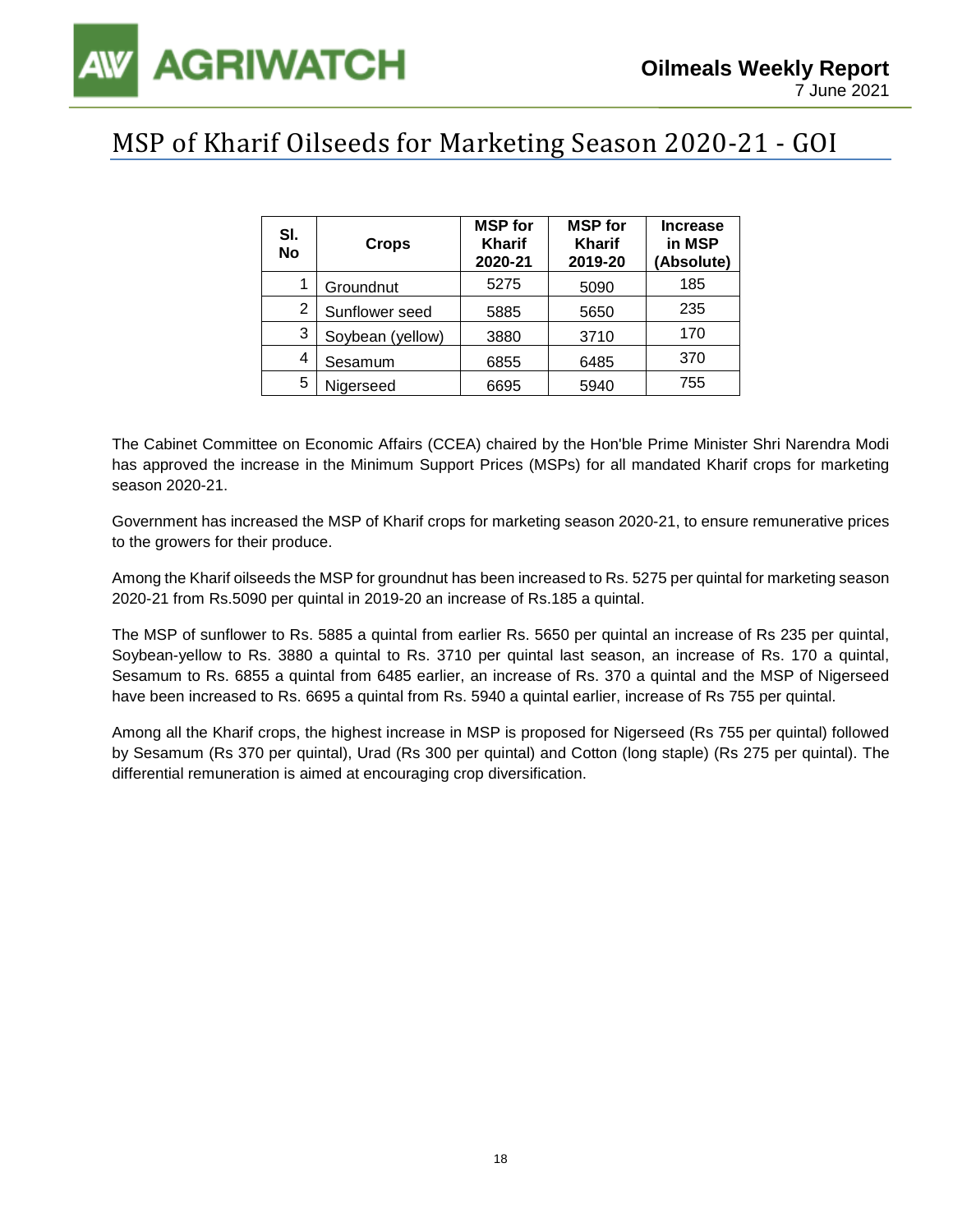# **AGRIWATCH**

### India's Oilseeds Production Seen at 373.11 Lakh Tonnes vs 332.19 Lakh Tonnes in 2nd Adv Est. for 2020-21- GOI

The 2nd Advance Estimates of production of oilseeds for 2020-21 have been released by the Department of Agriculture, Cooperation and Farmers Welfare on 24th February, 2021. The assessment of production of different crops is based on the feedback received from States and validated with information available from other sources.

The revised estimated production of major Oilseeds during 2020-21 is as under:

Oilseeds – 373.11 lakh tonnes in 2020-21 vs 332.19 lakh tonnes in 2019-20

- Groundnut 101.46 lakh tonnes vs 99.52 lakh tonnes in 2019-20.
- Castorseed 17.76 lakh tonnes vs 18.42 lakh tonnes
- Sesamum 8.12 lakh tonnes vs 6.58 lakh tonnes
- Nigerseed 0.41 lakh tonnes vs 0.41 lakh tonnes (No difference)
- Soybean 137.11 lakh tonnes vs 112.26 lakh tonnes
- Sunflower 2.24 lakh tonnes vs 2.13 lakh tonnes
- Rapeseed-mustard 104.7 lakh tonnes vs 91.24 lakh tonnes
- Linseed 1.40 lakh tonnes vs 1.21 lakh tonnes
- Safflower 0.34 lakh tonnes vs 0.44 lakh tonnes.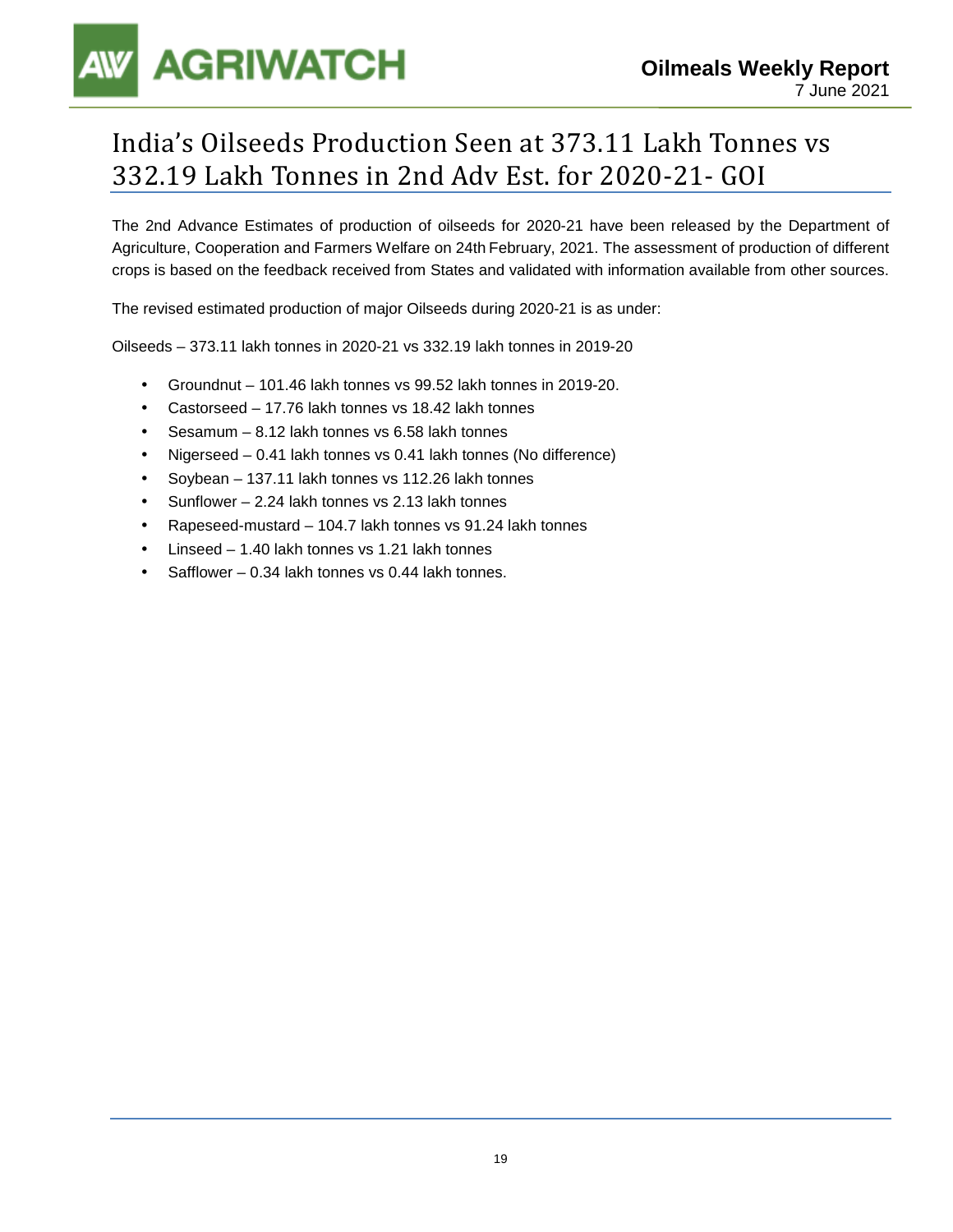### Sown Area – *Kharif* Oilseeds, India

In the last official Kharif oilseeds planting report by the Ministry of Agriculture, the total coverage area under Kharif oilseeds is reported at 197.18 lakh hectares, an increase by 9.8% from 179.63 lakh ha in the corresponding period of last year. Of the major oilseeds, soybean sowing is reported up by 6.4% at 121.24 lha compared to 113.95 lha during the corresponding period of last year, groundnut at 50.98 lha vs 39.48 lha, sesamum 14.14 lha vs 13.73 lha, castor seed at 7.92 lha vs 9.44 lha and niger at 1.67 lha vs 2.04 lha, during the same period last year. We feel country's final area under oilseeds to be above normal by 8-9% this season.

|                       |                                     | Area in Lakh Hectares |         |          |  |
|-----------------------|-------------------------------------|-----------------------|---------|----------|--|
| Crop                  | <b>Normal Area</b><br>(5 Year Avg.) | 2020-21               | 2019-20 | % Change |  |
| Groundnut             | 42.43                               | 50.98                 | 39.48   | 29.1     |  |
| Soybean               | 111.49                              | 121.24                | 113.95  | 6.4      |  |
| Sunflower             | 1.84                                | 1.23                  | 0.99    | 24.2     |  |
| Sesamum               | 14.13                               | 14.14                 | 13.73   | 3.0      |  |
| Niger                 | 2.41                                | 1.67                  | 2.04    | $-18.1$  |  |
| Castor                | 9.65                                | 7.92                  | 9.44    | $-16.1$  |  |
| <b>Total Oilseeds</b> | 181.95                              | 197.18                | 179.63  | 9.8      |  |

Source: MoA, GOI